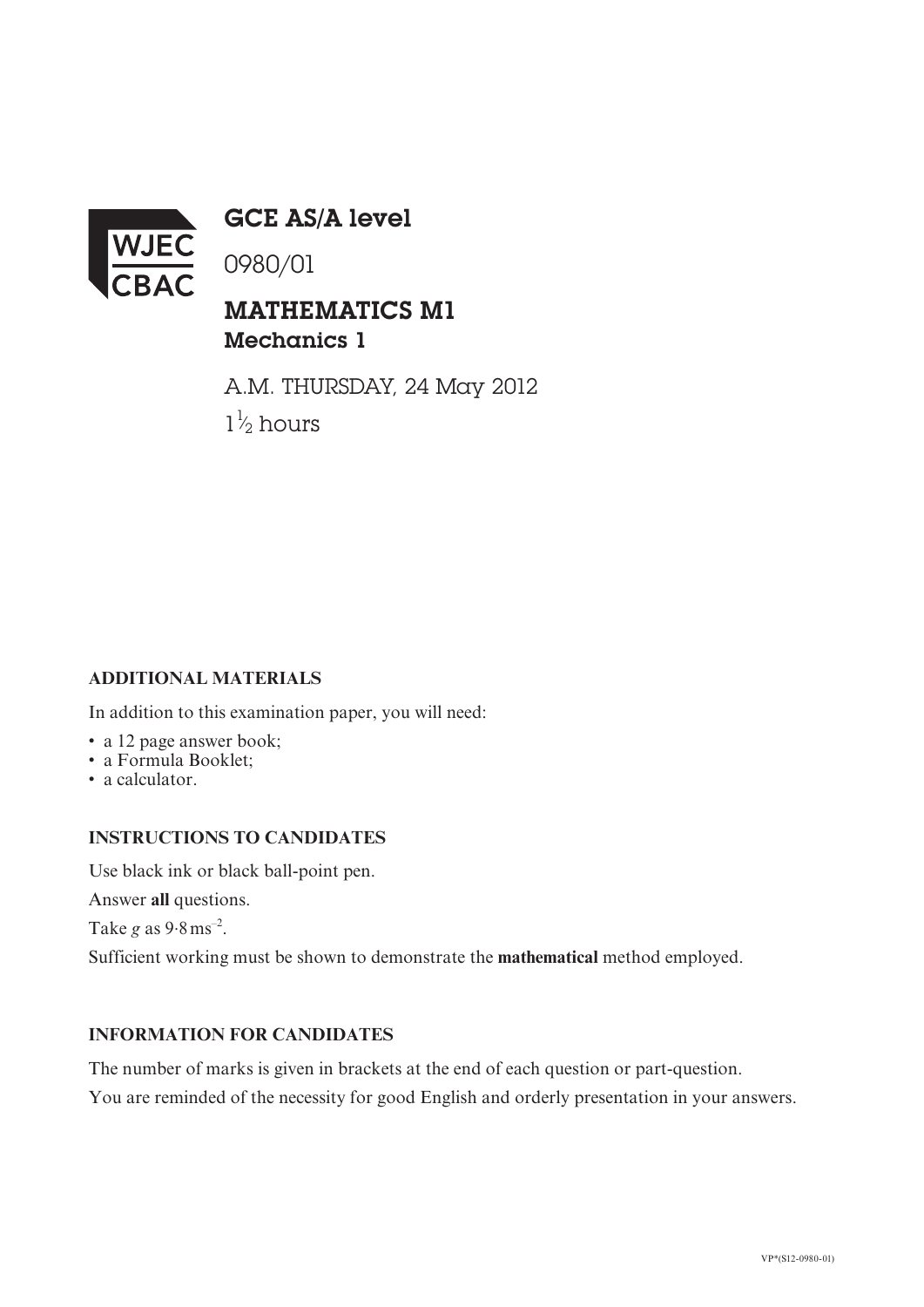- **1.** A lift of mass 2500 kg is ascending with an acceleration of 1.8 ms<sup>-2</sup>.
	- *(a)* Calculate the tension in the lift cable. [3]
	- *(b)* A person of mass *M*kg stands on the floor of the lift. Given that the magnitude of the reaction of the floor of the lift on the person is 696N, find the value of *M*. [3]
- **2.** A particle of mass 3kg moves in a straight line on a rough horizontal surface. The coefficient of friction between the particle and the surface is  $\frac{6}{40}$ . 49
	- (a) Find the frictional force and show that the deceleration of the particle is  $1.2 \text{ ms}^{-2}$ . [4]
	- *(b)* The speed of the particle at the point *O* is  $9 \text{ ms}^{-1}$  and it comes to rest at point *A*. Calculate the distance  $OA$ . [3]
- **3.** Two spheres *A* and *B*, with masses 6kg and 2kg respectively, move towards each other on a smooth horizontal surface and collide directly. Just before the collision, the speed of *A* is  $7 \text{ ms}^{-1}$ and the speed of *B* is  $3 \text{ ms}^{-1}$ . Immediately after the collision, both spheres move in the same direction with the speed of *B* being twice that of the speed of *A*.
	- (a) Show that the speed of *B* immediately after the collision is  $7.2 \text{ ms}^{-1}$ . [4]
	- *(b)* Determine the coefficient of restitution between the spheres. [3]
	- *(c)* Find the magnitude of the impulse exerted by sphere *A* on sphere *B* in the collision. [2]
- **4.** Two particles *A* and *B* are connected by a light inextensible string which passes over a smooth fixed pulley. Particle *A* has mass 3kg and particle *B* has mass *M*kg. Initially, the particles are held at rest with the string just taut and the hanging parts of the string vertical, as shown in the diagram.



The system is then released from rest and particle *B* moves downwards with acceleration  $0.4 \, \text{g m s}^{-2}$ , where *g* is the acceleration due to gravity. Calculate the tension in the string and the value of *M*. [7]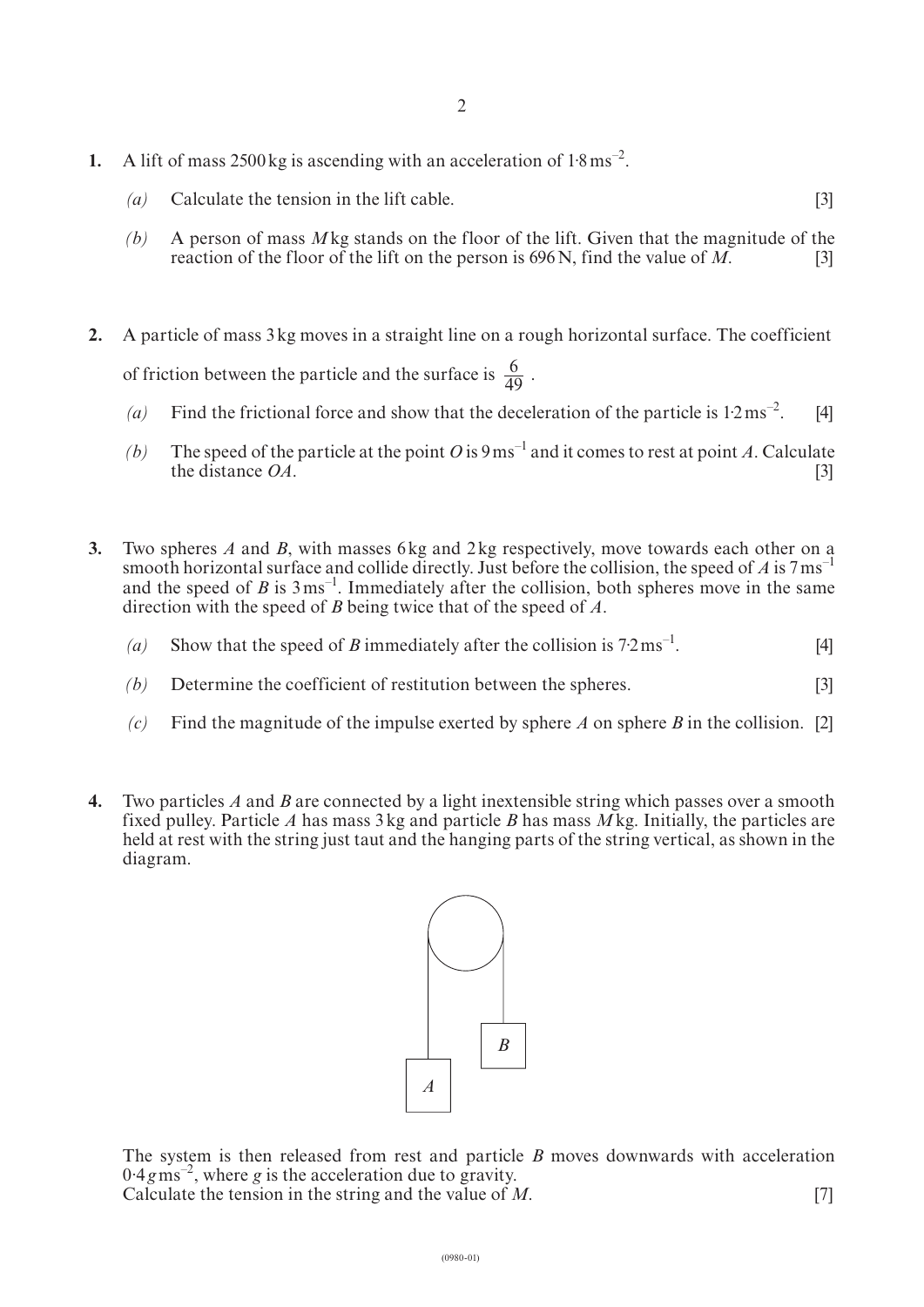- **5.** A sledge, of mass 39 kg, moves on a rough slope inclined at an angle  $\alpha$  to the horizontal, where  $\tan \alpha = \frac{5}{12}$ . The coefficient of friction between the sledge and the slope is 0.3.
	- *(a)* Given that the sledge is moving freely down a line of greatest slope, calculate the magnitude of the acceleration of the sledge. Give your answer correct to 2 decimal places. places. [6]
	- *(b)* Given that the sledge is being pulled up the slope with acceleration  $0.4 \text{ ms}^{-2}$  by means of a rope parallel to a line of greatest slope, find the tension in the rope. [3]
- **6.** The diagram shows a particle *P*, of mass 4kg, held in equilibrium by two light inextensible strings AP and BP. The string AP makes an angle  $\alpha$  with the horizontal and is attached to the ceiling at the point *A*. The string *BP* is horizontal and is attached to the wall at the point *B*. The tension in the string *BP* is 30N.



Find the angle  $\alpha$  and the tension in the string AP. Give your answers correct to 2 decimal places. [8]

- **7.** A skydiver drops from rest from a hot air balloon and falls vertically under gravity for 5 s before his parachute opens. After the parachute has opened, his speed of descent reduces with uniform retardation for a further 10s until his speed is  $4 \text{ ms}^{-1}$ . He then continues to travel at a constant speed of  $4 \text{ ms}^{-1}$  until he reaches the ground 2 minutes after he left the hot air balloon.
	- *(a)* Calculate the speed of the skydiver just before his parachute opens. [3]
	- *(b)* Draw a sketch of the velocity-time graph for the skydiver's descent. [4]
	- *(c)* Determine the height of the skydiver above the ground when he drops from the hot air balloon. [3]
- **8.** A light uniform rod *AB* has length 1·4m. A particle of mass 5kg is attached to end *A*, and a particle of mass 2kg is attached to end *B*. The rod rests horizontally in equilibrium on a smooth support at *C*.

|     | <b>THINNI AUTH</b>                          |     |  |  |  |
|-----|---------------------------------------------|-----|--|--|--|
|     | (b) Find the distance $AC$ .                | [4] |  |  |  |
| (a) | Calculate the reaction of the support at C. |     |  |  |  |

(0980-01)

**Turn over**